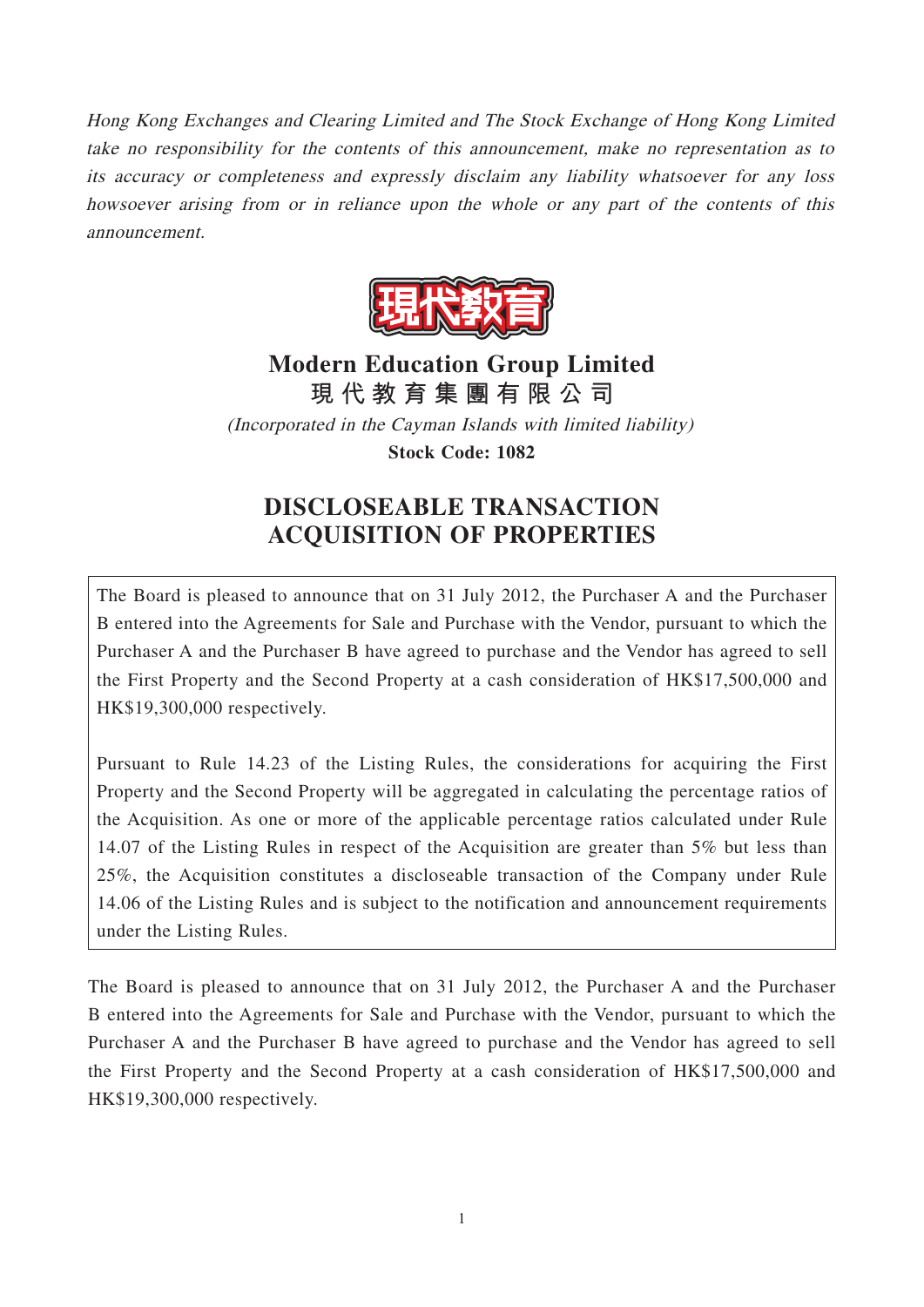### **AGREEMENTS FOR SALE AND PURCHASE**

(1)

**Date:** 31 July 2012

**Parties:** The Purchaser A

The Vendor

#### **Asset to be acquired:**

The First Property, the asset to be acquired, is a commercial property consisting of Rooms 1001, 1002 and 1003 on 10th Floor, Sino Centre, Nos. 582-592 Nathan Road, Mong Kok, Kowloon, Hong Kong.

According to the information provided by the Vendor, the First Property was being used by the Vendor itself in provision of health check and health care related services during the last two years. After the Completion, the First Property shall be available for leasing purposes. As at the date of this announcement, the Group has not concluded or entered into a tenancy agreement with any party in respect of the First Property.

#### **Consideration:**

The consideration for acquiring the First Property payable by the Purchaser A to the Vendor is HK\$17,500,000 in cash. The Purchaser A has paid to the Vendor a deposit of HK\$5,250,000 upon entering into of the Agreements for Sale and Purchase. The balance of the consideration in the amount of HK\$12,250,000 shall be paid by the Purchaser A to the Vendor upon the Completion.

The consideration was arrived at after arm's length negotiation between the parties to the Agreements for Sale and Purchase on normal commercial terms with reference to the prevailing property market in Hong Kong and the market price of the similar properties adjacent to the First Property.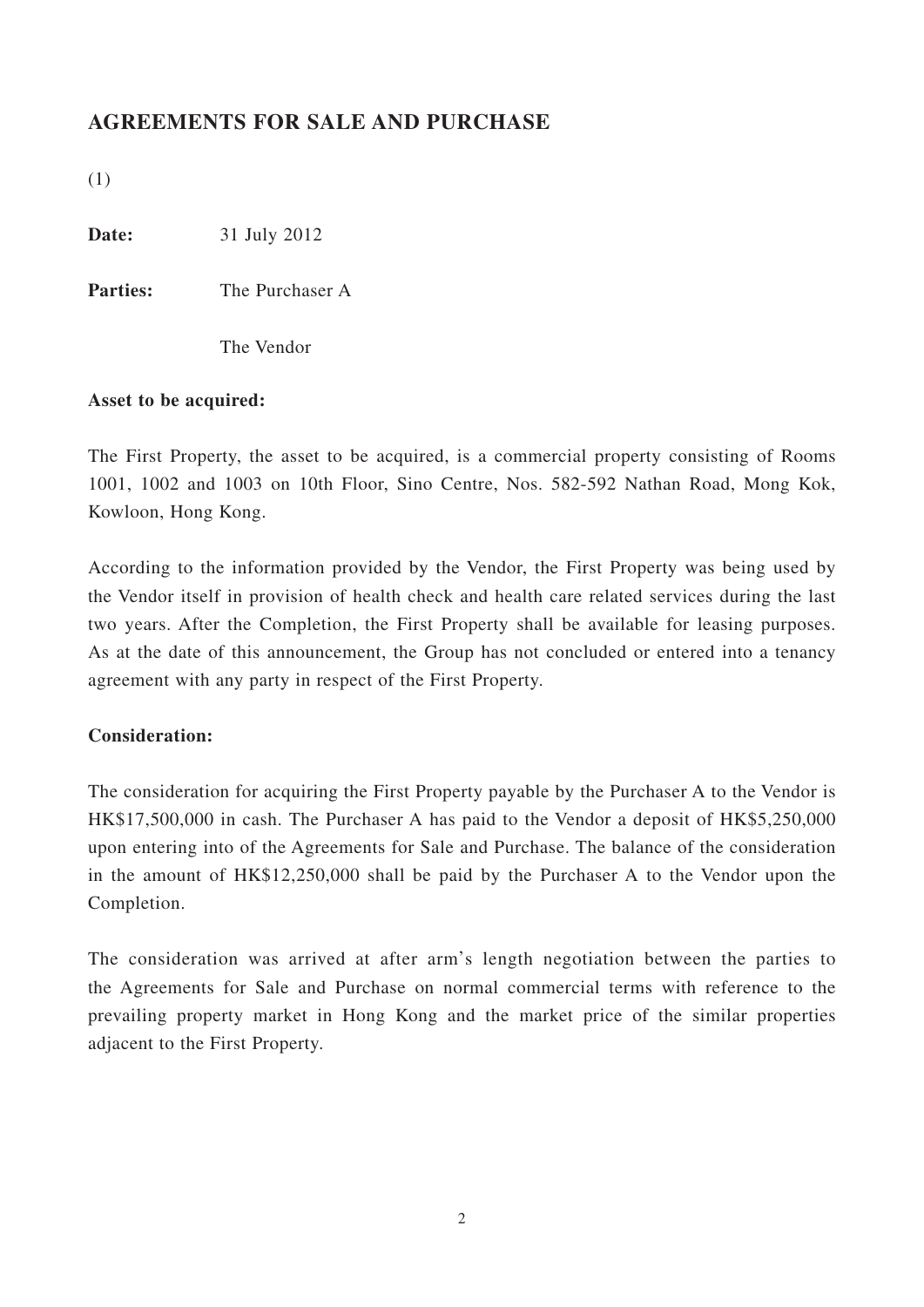(2)

**Date:** 31 July 2012

**Parties:** The Purchaser B

The Vendor

#### **Asset to be acquired:**

The Second Property, the asset to be acquired, is a commercial property consisting of Office No.1303 on 13th Floor, Argyle Centre Phase I, No. 688 Nathan Road, No. 65 Argyle Street, Mong Kok, Kowloon, Hong Kong.

According to the information provided by the Vendor, the Second Property was being used by the Vendor itself in provision of health check and health care related services during the last two years. After the Completion, the Second Property shall be leased back, subject to the terms and conditions of the tenancy agreement, to the Vendor at a monthly rental of approximately HK\$52,000 (exclusive of management fees) for a lease term of 3 years commencing from 1 September 2012 with an option to extend to further 3 years.

#### **Consideration:**

The consideration for acquiring the Second Property payable by the Purchaser B to the Vendor is HK\$19,300,000 in cash. The Purchaser B has paid to the Vendor a deposit of HK\$5,790,000 upon entering into of the Agreements for Sale and Purchase. The balance of the consideration in the amount of HK\$13,510,000 shall be paid by the Purchaser B to the Vendor upon the Completion.

The consideration was arrived at after arm's length negotiation between the parties to the Agreements for Sale and Purchase on normal commercial terms with reference to the prevailing property market in Hong Kong and the market price of the similar properties adjacent to the Second Property.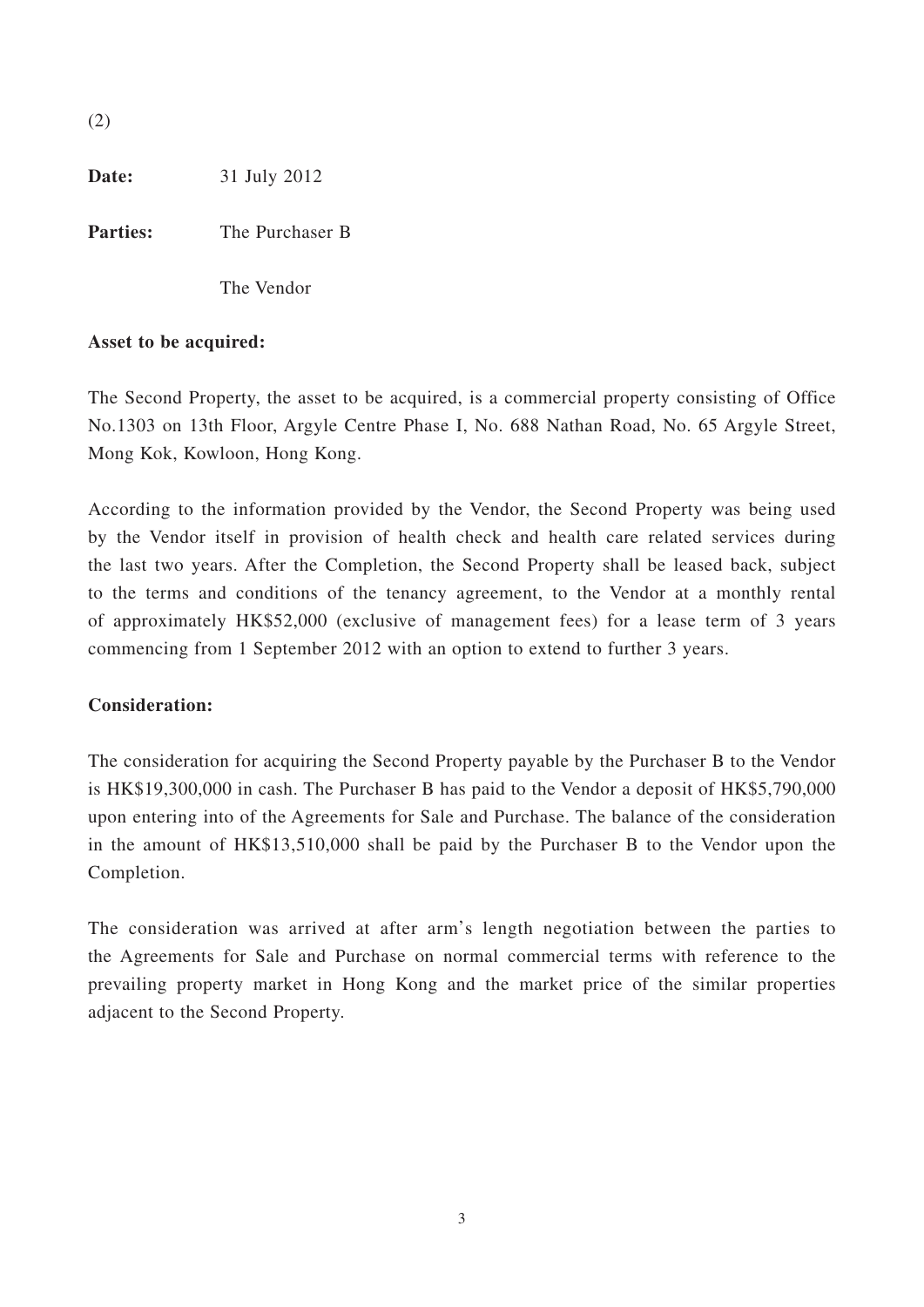(1) and (2)

#### **Completion:**

The Completion will take place on or before 31 August 2012.

#### **Relationship to the Vendor:**

To the best of the Directors' knowledge, information and belief, having made all reasonable enquiries, the Vendor and its ultimate beneficial owners are third parties independent of the Company and its connected persons.

#### **Financing:**

The Acquisition will be financed by internal resources of the Group.

### **REASONS FOR AND BENEFITS OF THE ACQUISITION**

The Directors consider the Acquisition as an opportunity for the Group to diversify its investment portfolio and increase the income stream of the Group. The Directors also consider that the First Property and the Second Property have potential for appreciation in the long run. On the other hand, the Directors take into account the possibility of using such properties as branch offices for the Group's sales team and/or audio visual department when necessary.

The Directors are of the view that the terms of the Acquisition are fair and reasonable, on normal commercial terms and in the interests of the Company and its Shareholders as a whole.

### **INFORMATION ON THE COMPANY AND THE GROUP**

The Company is an exempted company incorporated under the laws of the Cayman Islands with limited liability and acts as an investment holding company. Its principal subsidiaries are engaged in the provision of private tutoring and education services.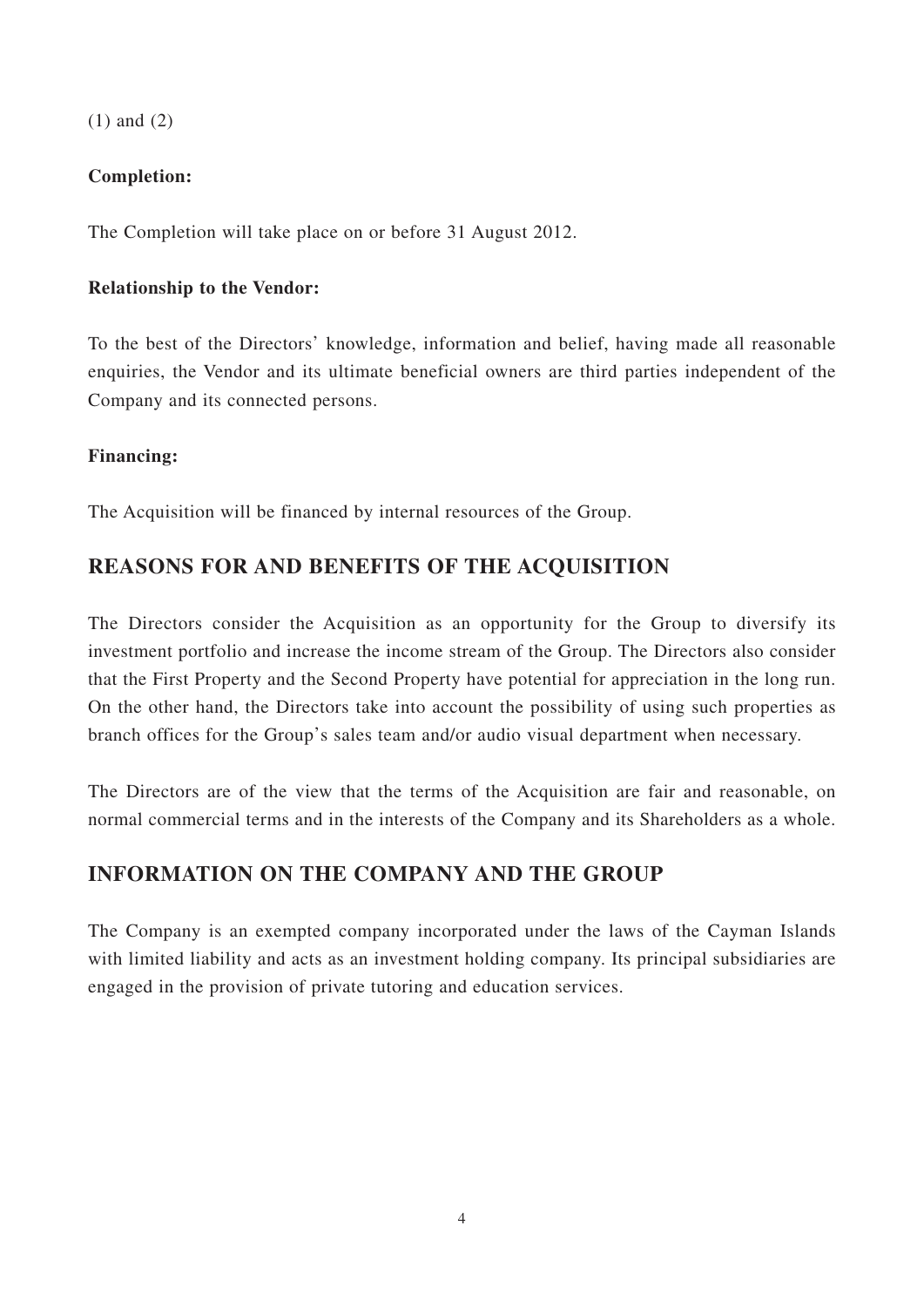### **INFORMATION ON THE VENDOR**

The Vendor, a company incorporated in Hong Kong with limited liability, is principally engaged in the provision of diagnostic scanning services.

## **IMPLICATION OF THE LISTING RULES**

Pursuant to Rule 14.23 of the Listing Rules, the considerations for acquiring the First Property and the Second Property will be aggregated in calculating the percentage ratios of the Acquisition. As one or more of the applicable percentage ratios calculated under Rule 14.07 of the Listing Rules in respect of the Acquisition are greater than 5% but less than 25%, the Acquisition constitutes a discloseable transaction of the Company under Rule 14.06 of the Listing Rules and is subject to the notification and announcement requirements under the Listing Rules.

### **DEFINITIONS**

The following expressions in this announcement have the meanings set out below unless the context requires otherwise:

| "Acquisition"                          | the acquisition of the First Property and the Second Property<br>pursuant to the terms and conditions of the Agreements for<br>Sale and Purchase;                                                                      |
|----------------------------------------|------------------------------------------------------------------------------------------------------------------------------------------------------------------------------------------------------------------------|
| "Agreements for Sale"<br>and Purchase" | the respective agreements for the sale and purchase of the<br>First Property and the Second Property to be entered into<br>between the Vendor and the Purchaser A or the Purchaser B<br>in respect of the Acquisition; |
| "Board"                                | the board of Directors;                                                                                                                                                                                                |
| "Company"                              | Modern Education Group Limited, a company incorporated<br>in the Cayman Islands with limited liability whose shares are<br>listed on the Main Board of The Stock Exchange of Hong<br>Kong Limited;                     |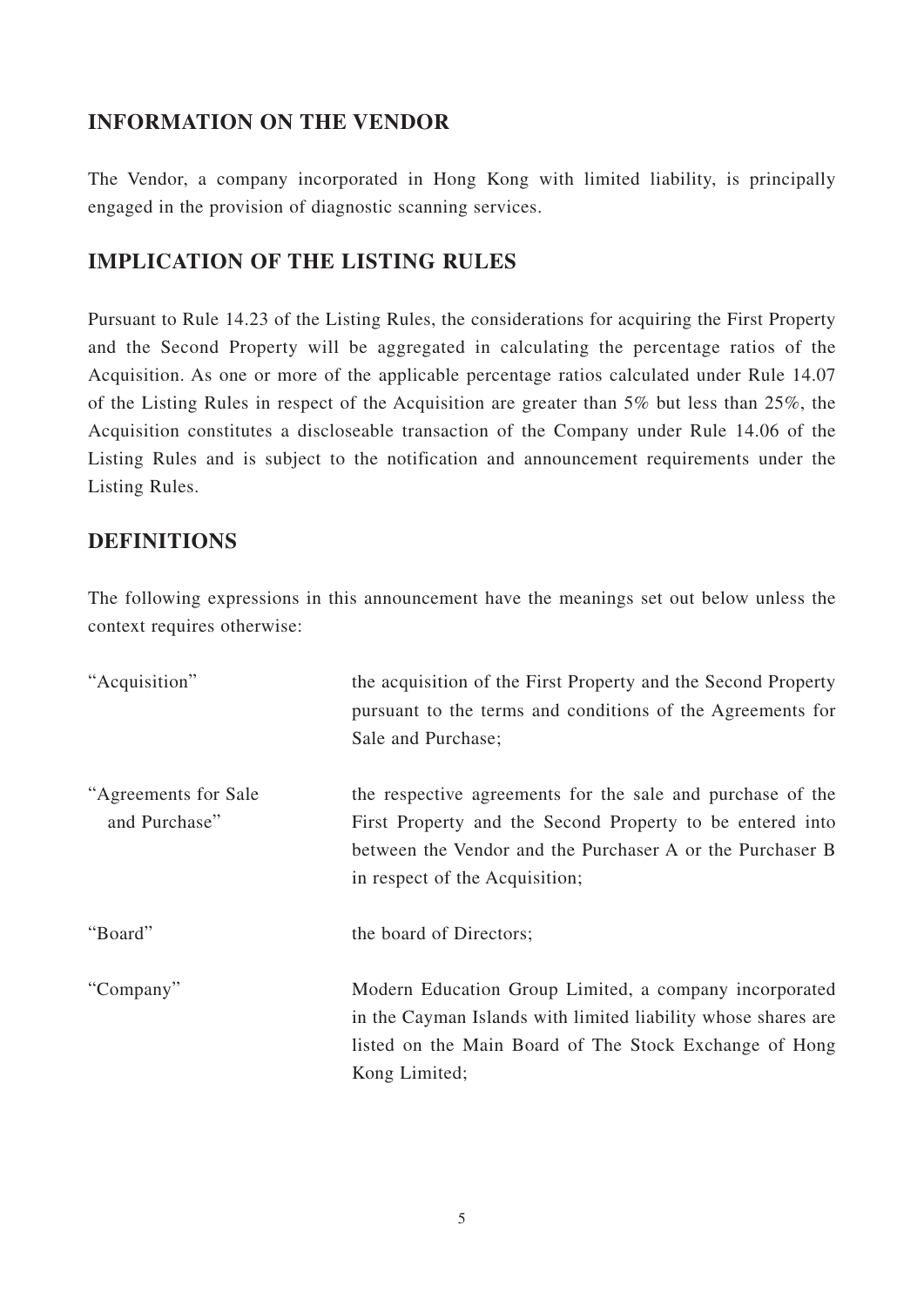| "Completion"          | the completion of the purchase of the First Property and the<br>Second Property on or before 31 August 2012 in accordance<br>with the terms and conditions of the Agreements for Sale and<br>Purchase and the subsequent assignment; |
|-----------------------|--------------------------------------------------------------------------------------------------------------------------------------------------------------------------------------------------------------------------------------|
| "connected person(s)" | has the meaning ascribed to it under the Listing Rules;                                                                                                                                                                              |
| "Directors"           | the directors of the Company;                                                                                                                                                                                                        |
| "First Property"      | a commercial property consisting of Rooms 1001, 1002<br>and 1003 on 10th Floor, Sino Centre, Nos. 582-592 Nathan<br>Road, Mong Kok, Kowloon, Hong Kong;                                                                              |
| "Group"               | the Company and its subsidiaries;                                                                                                                                                                                                    |
| "HK\$"                | Hong Kong dollar, the lawful currency of Hong Kong;                                                                                                                                                                                  |
| "Hong Kong"           | The Hong Kong Special Administrative Region of the<br>People's Republic of China;                                                                                                                                                    |
| "Listing Rules"       | The Rules Governing the Listing of Securities on The Stock<br>Exchange of Hong Kong Limited;                                                                                                                                         |
| "Purchaser A"         | Utmost Vantage Limited, a company incorporated in the<br>British Virgin Islands with limited liability and an indirect<br>wholly-owned subsidiary of the Company;                                                                    |
| "Purchaser B"         | Dignity Choice Limited, a company incorporated in the<br>British Virgin Islands with limited liability and an indirect<br>wholly-owned subsidiary of the Company;                                                                    |
| "Second Property"     | a commercial property consisting of Office No.1303 on 13th<br>Floor, Argyle Centre Phase I, No. 688 Nathan Road, No. 65<br>Argyle Street, Mong Kok, Kowloon, Hong Kong;                                                              |